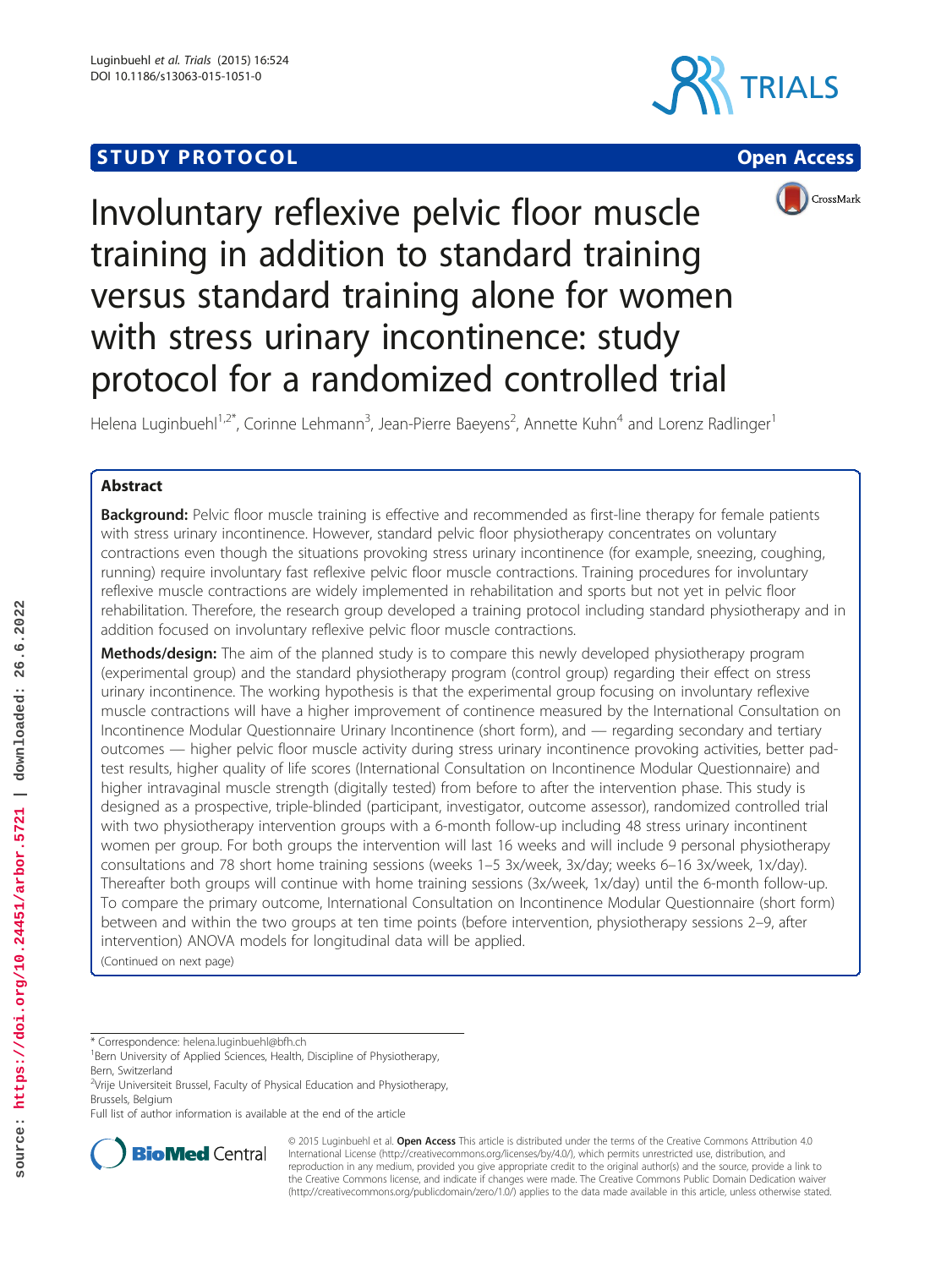# (Continued from previous page)

Discussion: This study closes a gap, as involuntary reflexive pelvic floor muscle training has not yet been included in stress urinary incontinence physiotherapy, and if shown successful could be implemented in clinical practice immediately.

Trial registration: [NCT02318251](https://clinicaltrials.gov/ct2/show/NCT02318251?term=NCT02318251&rank=1); 4 December 2014

First patient randomized: 11 March 2015

**Keywords:** Electromyography, Exercise, Muscle contraction, Pelvic floor, Reflex

# Background

Stress urinary incontinence (SUI), the most common urinary incontinence subtype in women with a prevalence of 24.8 % [1], is defined as involuntary loss of urine during effort or physical exertion (for example, during sporting activities) or upon sneezing or coughing [2]. Activities typically provoking SUI raise the intra-abdominal pressure and impact loading on the pelvic floor muscles (PFM) and require strong, rapid, and reflexive PFM contractions to maintain continence [3–6]. Fast and strong PFM contractions result in the generation of an adequate squeeze pressure in the proximal urethra, which maintains a pressure higher than that in the bladder, thus preventing leakage [7]. PFM function regarding power (rate of force development) is impaired in incontinent women compared to continent women [4, 6].

PFM training — defined as a program of repeated voluntary PFM contractions taught and supervised by a health care professional — is the most commonly used physiotherapy treatment for women with SUI, is effective with all types of female incontinence, and, therefore, is recommended as a first-line therapy [8, 9]. As endorsed by the International Consultation on Incontinence, PFM training should generally be the first step of treatment before surgery [10]. However, standard SUI physiotherapy concentrates on voluntary contractions even though the situations provoking SUI such as sneezing, coughing, jumping, and running [2] require involuntary fast reflexive PFM contractions [4]. Although training procedures following the concepts of training science and sports medicine are generally well known and widely implemented in rehabilitation and sports [11, 12], an optimal and well-standardized training protocol for involuntary, fast, and reflexive PFM contractions still remains unknown.

Consequently, the research group of the present study developed a standardized therapy program, which includes the standard physiotherapy and additionally focuses on involuntary fast reflexive PFM contractions. The additional exercises are well known and applied in physiotherapy, however not yet regarding SUI.

Therefore, the aim of the present study is to compare two different physiotherapy programs: standard training

plus involuntary reflexive PFM training versus standard training alone, regarding their effect on SUI and the impact of incontinence symptoms on quality of life. Both programs include standard physiotherapy. Both follow the concepts of training science, that is, periodization/ exercise sequence and training of specific muscle strength components [11, 12]. One program focuses on voluntary fast contractions (standard physiotherapy; control group); the other one additionally focuses on involuntary fast reflexive PFM contractions (experimental group). The secondary objective, based on secondary and tertiary outcomes, is a deeper insight into the functioning of the PFM (PFM activity characteristics and muscle action forms) by evaluating their activity measured by electromyography (EMG) in the quality of life of patients with SUI and in patients' therapy adherence.

# Methods/design

# Study design

The present study is a single-centered, prospective, tripleblinded (participant, investigator, outcome assessor), parallel group, non-inferiority randomized controlled trial with two physiotherapy intervention groups with a 6 month follow-up.

#### Blinding

Participants will be blinded against the type of received physiotherapy (control group, experimental group). The participant information document will not provide any information regarding the differences in the experimental and control therapy protocols in a way that women could find out about their group allocation. All investigators involved in data acquisition, data reduction, data analyses, and statistics will also be blinded against group allocation. The physiotherapists in charge of the therapy cannot be blinded against group allocation and therefore will not be involved in data acquisition, data reduction, data analyses, or statistics.

#### Participants

With ethics committee approval (Ethics Committee of the Canton of Bern reference number 249/14 on 12 November 2014; Chairperson Prof. Dr. Ch. Seiler), which is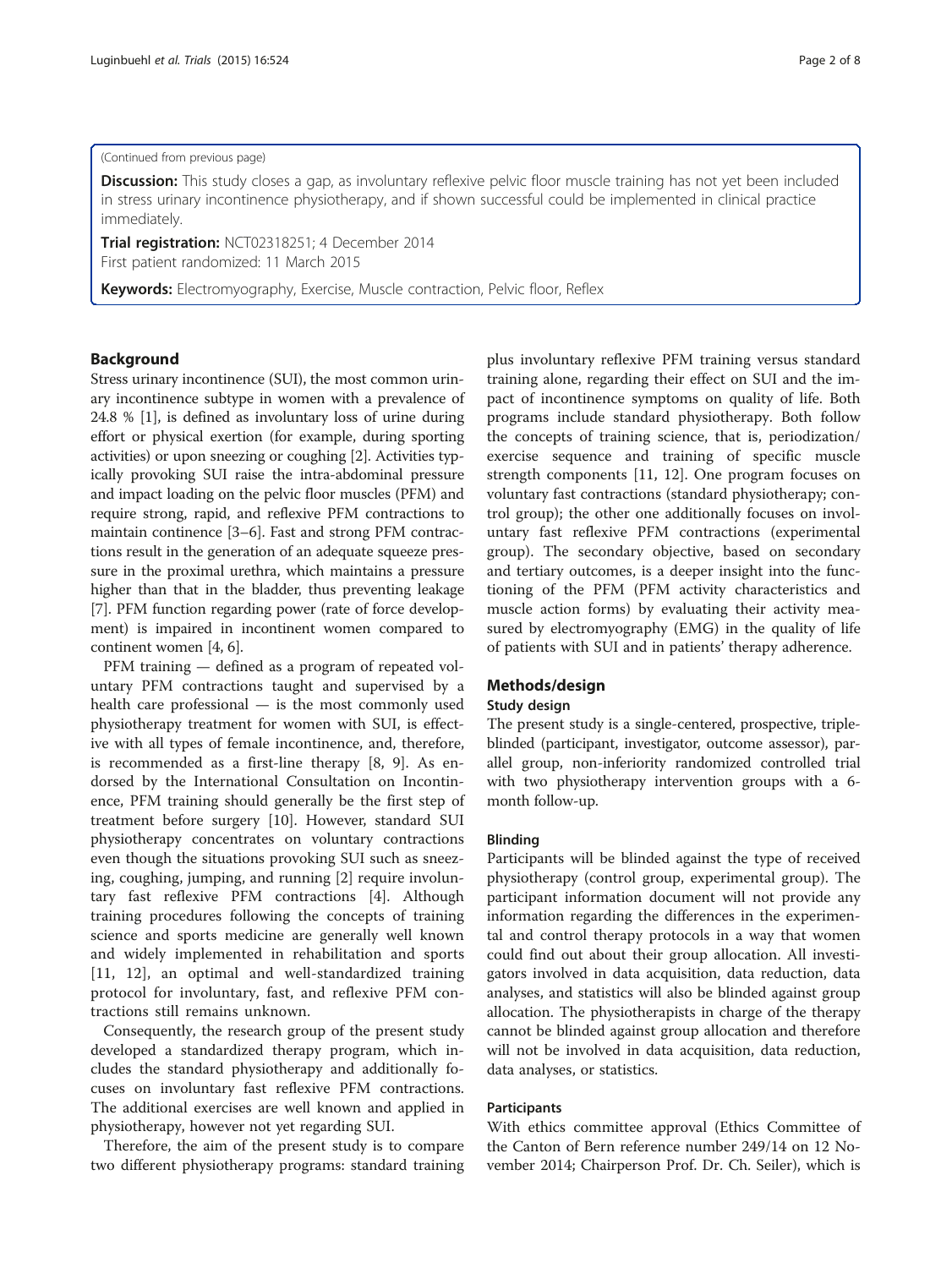in accordance with the Declaration of Helsinki and the Swiss Human Research Act, and written informed consent, patients will be included on the condition that they are female adults aged 18–70 years, suffer from SUI (based on the patient's history) or mixed urinary incontinence (with dominant SUI), are one year post-partal, parous, nulliparous, pre- or post-menopausal, have a BMI of 18–30 kg/m<sup>2</sup>, are medically and physically fit for the measurement and therapeutic exercises (running, jumps), and, in case of systemic or local estrogen treatment, stable for the past 3 months prior to inclusion.

Exclusion criteria are: urge incontinence or predominant urgency in incontinence; prolapse > grade 1 POP-Q [13] (uterus, cystocele, rectocele during Valsalva maneuver); pregnancy (urine test to accomplish); current urinary tract or vaginal infection, menstruation on the day of examination; lactation period not yet finished; contraindications for measurements or interventions, for example, acute inflammatory or infectious disease, tumor, fracture; de novo systemic or local estrogen treatment (<3 months); de novo drug treatment with anticholinergics or other bladder active substances (tricyclic antidepressants, selective serotonin reuptake inhibitors). Interventions and measurements would be individually modified in case of temporary loss of physical fitness for certain exercises.

## **Outcomes**

#### Primary outcome measure

The primary outcome measure will be the International Consultation on Incontinence Modular Questionnaire

Urinary Incontinence short form (ICIQ-UIsf), which provides a brief and robust assessment of the impact of symptoms of urinary incontinence on quality of life and outcome of treatment and is scored on a scale from 0 (not) – 21 (severely affected). Previous research has examined the ICIQ-UIsf questionnaire and found it to have good reliability and constructive validity [14] and to correlate well with urodynamic findings [15]. This questionnaire is validated in the German language [16]. For measurement time points see Table 1.

#### Secondary and tertiary outcome measures

The secondary outcome measure will be the EMG activity of the PFM during rest, maximal voluntary contractions (MVCs), voluntary fast contractions (VFCs), and during involuntary contractions during squat jumps (SJs), counter movement jumps (CMJs), drop jumps (DJs), and treadmill running at 7, 9, and 11 km/h [17]. As there is a relation between high impact activities and SUI prevalence [18], those different and comprehensive test exercises will be chosen to represent typical situations of involuntary urine loss and different muscle action forms (isometric-concentric voluntary muscle actions: MVC, VFC; involuntary eccentric-concentric muscle actions: SJ, CMJ, DJ, running).

Additionally, the 20-min pad test [19, 20] and the International Consultation on Incontinence Modular Questionnaire Urinary Incontinence Symptoms Quality of Life (ICIQ-LUTSqol) [21] will be implemented as secondary outcomes. The pad test will provide information

**Table 1** Outcome measures and personal physiotherapy consultation time points

|                                          | Baseline before<br>intervention phase control group and experimental group |                 |                 |                           |             |          |          |          |                           | 16-week intervention phase (1) after randomization into | After intervention<br>phase | 6-month<br>follow-up  |
|------------------------------------------|----------------------------------------------------------------------------|-----------------|-----------------|---------------------------|-------------|----------|----------|----------|---------------------------|---------------------------------------------------------|-----------------------------|-----------------------|
| Visits                                   |                                                                            | $\overline{2}$  | 3               | $\overline{4}$            | 5           | 6        | 7        | 8        | 9                         | 10                                                      | 11                          | 12                    |
| Weeks                                    | $-1$                                                                       |                 | 2               | 4                         | 6           | 8        | 10       | 12       | 14                        | 16                                                      | $16 + 1$                    | $16 + 26$             |
| Personal Physiotherapy Consultation (PT) |                                                                            | PT <sub>1</sub> | PT <sub>2</sub> | PT3                       | PT4         | PT5      | PT6      | PT7      | PT8                       | PT9                                                     |                             |                       |
| Primary outcome                          |                                                                            |                 |                 |                           |             |          |          |          |                           |                                                         |                             |                       |
| ICIO-UIsf                                | $\times$                                                                   |                 | X               | $\boldsymbol{\mathsf{X}}$ | $\mathsf X$ | $\times$ | $\times$ | $\times$ | $\boldsymbol{\mathsf{X}}$ | $\times$                                                | X                           |                       |
| Secondary outcomes                       |                                                                            |                 |                 |                           |             |          |          |          |                           |                                                         |                             |                       |
| EMG (rest, MVC)                          | X                                                                          |                 |                 |                           |             |          |          |          |                           |                                                         | X                           | X                     |
| EMG (VFC, SJ, CMJ, DJ)                   | $\times$                                                                   |                 |                 |                           |             |          |          |          |                           |                                                         | X                           | X                     |
| EMG (running 7, 9, 11 km/h)              | $\times$                                                                   |                 |                 |                           |             |          |          |          |                           |                                                         | X                           | X                     |
| ICIQ-UIsf                                |                                                                            |                 |                 |                           |             |          |          |          |                           |                                                         |                             | X                     |
| ICIQ-LUTSqol                             | X                                                                          |                 |                 |                           |             |          |          |          |                           |                                                         | X                           | X                     |
| 20-min pad test                          | $\times$                                                                   |                 |                 |                           |             |          |          |          |                           |                                                         | X                           | $\boldsymbol{\times}$ |
| Tertiary outcomes                        |                                                                            |                 |                 |                           |             |          |          |          |                           |                                                         |                             |                       |
| Manual muscle testing                    | X                                                                          |                 |                 |                           |             |          |          |          |                           |                                                         | X                           | X                     |
| Therapy adherence                        |                                                                            |                 | Χ               | $\times$                  | $\times$    | $\times$ | $\times$ | $\times$ | $\times$                  | X                                                       | X                           | X                     |

ICIQ-UIsf International Consultation on Incontinence Modular Questionnaire Urinary Incontinence (short form), EMG electromyography, MVC maximal voluntary contraction, VFC voluntary fast contraction, SJ squat jump, CMJ counter movement jump, DJ drop jump, ICIQ-LUTSqol International Consultation on Incontinence Modular Questionnaire Urinary Incontinence Symptoms Quality of Life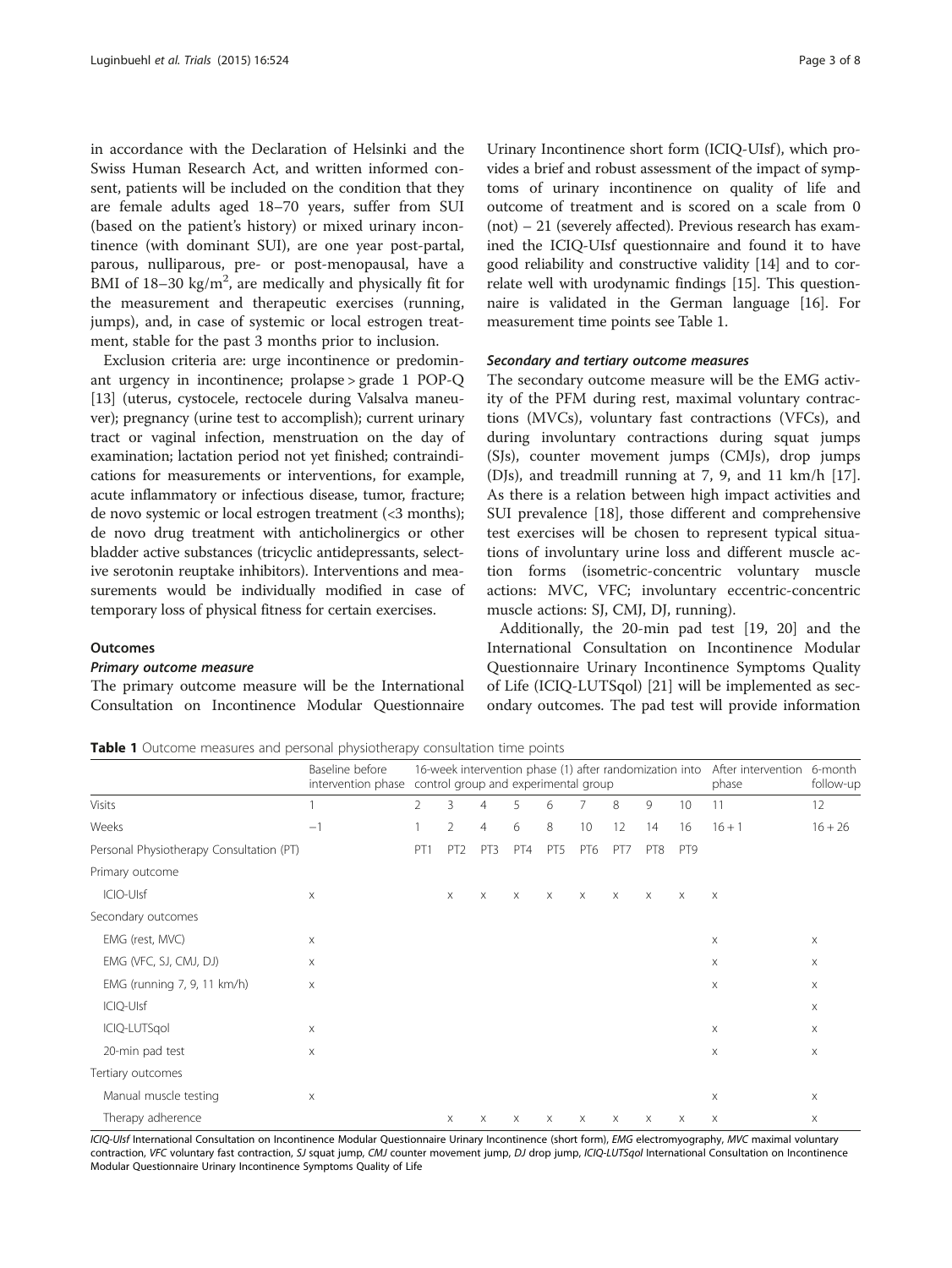regarding the efficacy of the therapy protocols to the UI symptoms (such as changes in the leakage volume) and the ICIQ-LUTSqol evaluates the impact on the participant's quality of life with reference to social effects. It consists of 20 questions, which lead to a summary score between 19 and 76 points (greater values indicate higher impact on quality of life) and is available in German [22].

As tertiary outcomes PFM strength will be digitally assessed according to the Oxford Grading Scale [23], and adherence to the home exercise program will be assessed, that is, how many of the total therapy sessions will be completed individually. The home exercise adherence data will be collected with a simple training diary questionnaire.

For measurement time points, see Table 1.

# EMG procedure, instrumentation, and data reduction Instrumentation

A vaginal surface EMG probe (3-pol-STIMPON® electrode (Innocept Biobedded Medizintechnik GmbH, Gladbeck, Germany) in a differential configuration will be used to measure PFM activity. The STIMPON electrode is a certified device (patent number EP 0 963 217 B1, CE 0482) which is widely applied in pelvic floor rehabilitation. The probe is made of polypropylene and with this soft surface therefore optimally designed to adapt its form to individual vaginal cavities and not to slip out of position during impact loads. The single reference adhesive surface electrode (Ambu Blue Sensor N, Ballerup, Denmark) will be fixed on the right iliac crest.

Running will be conducted on a Kettler Marathon TX1 treadmill device (Ense-Parsit, Germany) at speeds of 7, 9, and 11 km/h and 1° inclination. For the DJ a 20 cm step will be used.

To detect events necessary for the parameterization of the time-dependent signals such as heel strike (= initial contact = time point zero (T0)) during running, two load cells (Type KMB52 K 10KN, Megatron, Putzbrunn, Germany) are attached under the treadmill. T0 of SJ, CMJ, and DJ will be identified by using a force plate (Type 9286BA, Kistler Winterthur, Switzerland). Electrodes will be connected to the transmitter by short wire and the signals will be sent wirelessly to the receiver (TeleMyo 2400 G2, Noraxon European Service Center, Cologne, Germany).

#### EMG measurement procedures

The subjects will be instructed in the vaginal insertion of the surface EMG probe using ultrasound lubrication and will perform the insertion themselves after emptying their bladder. They will wear a loose running suit and running shoes of the same type but individual size. PFM EMG will be measured for 30 seconds (s) without any voluntary contraction and twice for 5 s during MVC (contraction maximal as possible), which will be instructed and controlled by intravaginal manual muscle testing before the EMG measurements, and ten times for VFC in a standing position, with a 15-s break between the single measurements. After that they will perform five SJs, five CMJs, and five DJs, again with 15 s between the single measurements, each jump being demonstrated and practiced before EMG recordings. Thereafter, the subjects will perform a warm-up of treadmill walking (5 km/h) for 30 s, then running at 7, 9, and 11 km/h consecutively until they reach a steady state. As soon as they reach the steady state at the respective speed, the data acquisition will be started: all data will be measured continuously for 10 s and the first ten step cycles of the right leg will be analyzed. Between the measurements of the different speeds the treadmill will be stopped, followed by a 1-minute break until the same procedure is restarted with the next speed [17].

#### Data reduction

All signals will be sampled at a rate of 3 kHz (sampling interval (dt) equals 0.333 ms) using a measurement amplifier and 1-bit analog-to-digital converter (ME-2600i, SisNova Engineering, Zug, Switzerland) and the software package "Analoge und digitale Signalverarbeitung" (ADS) version 1.12 (uk-labs, Kempen, Germany).

The EMG signals will firstly be first order high-pass filtered with a cut-off frequency of 10 Hz by EMG preamplifier leads to reject or eliminate artifacts and later digitally low-pass filtered by Noraxon Receiver Hardware with a cut-off frequency of 500 Hz. Secondly, to identify amplitude peaks during MVC, EMG will be calculated as RMS (200 ms moving window). 100 % of EMG equals the average of the two peak amplitude values during the two 5-s sessions of MVC. Thirdly, EMG variables of preactivity and reflexivity will be calculated as RMS values within 30-ms intervals [24–26], averaged over 10 steps, and normalized to peak MVC (% EMG). The variables of pre-activity and reflexivity (30-ms intervals) will follow former study protocol intervals [17, 24, 25]. All variables will be analyzed using the software package MATLAB (MathWorks, Natick, MA, USA). Outcomes will be averaged over the repetitions of each exercise.

# Statistical methods Hypothesis

Alternative hypothesis for primary outcome: It is hypothezised that the experimental group focusing on involuntary pelvic floor muscle contractions will have a statistically higher improvement of continence measured by ICIQ-UIsf questionnaire from before to after the intervention phase.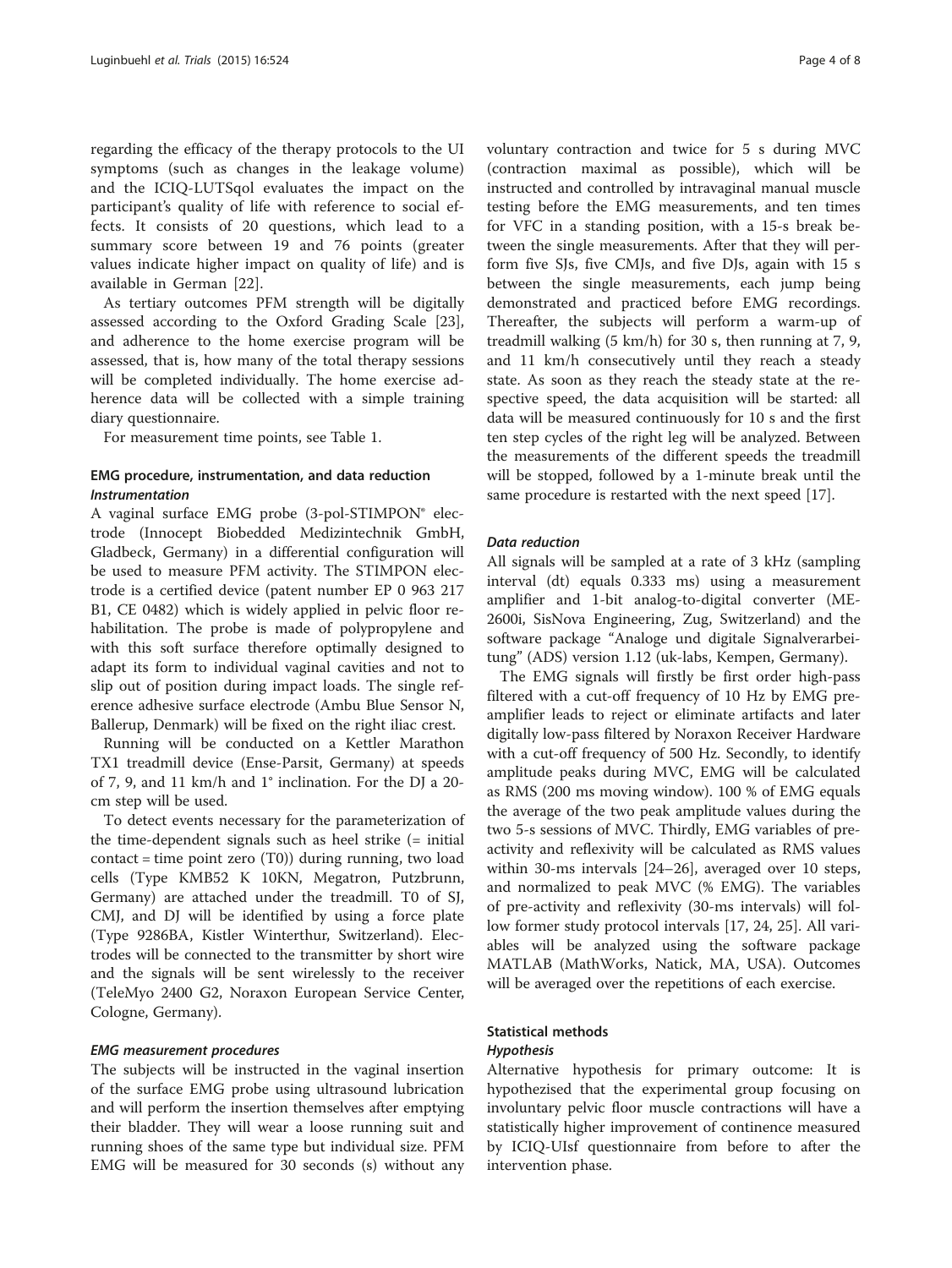#### Sample size calculation

Sample size calculation was performed with G\*Power software [27], using the statistical model of an ANOVA approach (repeated measures, within-between interactions). To this day there is no comparable training study (RCT) to estimate sample size based on available data from ICIQ-UIsf. Consequently, sample size was estimated theoretically and an effect size of  $= 0.1$ , indicating a small effect [28] will be accepted. The sample size was calculated for the primary outcome ICIQ-UIsf with the following assumptions:  $\alpha = 0.05$ , power  $(1-\beta$  error probability) = 0.8, number of groups = 2, number of measurements =  $10$ ; correlations among repeated measures were estimated conservatively low with 0.5. Based on these assumptions, a total sample size of  $N = 80$  was estimated. In anticipation of dropouts  $(10 \, \frac{\pi}{100})$  or a violation of normality assumption  $(+10 \text{ %: } +n = 8)$ , a final sample size of N = 96 (48 participants per group) results.

#### Statistical analyses

Analysis of the patients will follow the CONSORT flow diagram (see Fig. 1) through the phases of the study

(enrollment (assessed, excluded, randomized), allocation (control group, experimental group with received intervention or not received intervention), follow-up (lost to follow-up, discontinued intervention), and analysis (excluded, included)) [29].

The outcomes of the control and experimental group will be analyzed by the repeated measures within-between interactions ANOVA approach and an intention-to-treat analysis (last observation carried forward method). No subgroup analyses are planned.

Primary analysis: For the descriptive analyses means, standard deviations, 95 % confidence intervals, and median, quartiles, minima, maxima will be used.

To compare the primary outcome ICIQ-UIsf between and within the two groups (control group, experimental group) at ten time points (before intervention, physiotherapy sessions 2–9, after intervention), ANOVA models for longitudinal data according to Brunner et al. [30] will be used. All statistical analyses will be realized after the final measurement of the last patient at the time point after intervention. The statistics will be calculated by SPSS and R software packages in the current

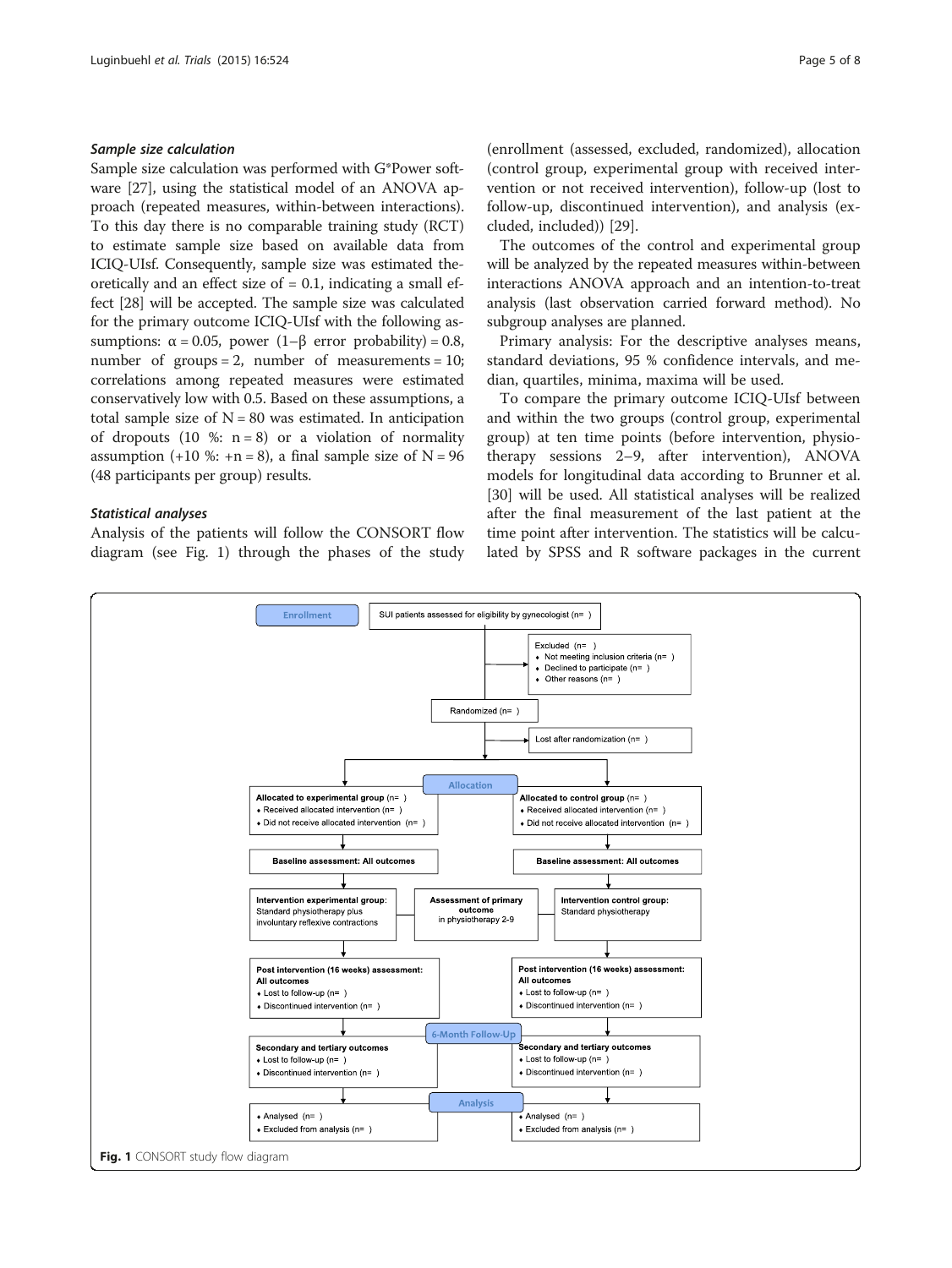versions. The repeated measure design with ten time points allows us to monitor how patients change over time, in both short-term (before/during intervention) and long-term situations (before/after intervention).

Secondary and tertiary analyses: All secondary and tertiary outcomes will be analyzed following the same approach and with the same statistical procedures as for primary outcomes. Generally, rational data will be checked for normality using Q-Q-plots. If the normality assumption is not violated, parametric ANOVA models for longitudinal data will be used [31]. As for intrasession retest procedures (EMG amplitude and frequency), data will also be described and checked for their reliability (ICC, SEM, MD, ANOVA).

#### Detailed study plan

## Patient recruitment/consent procedure

Patients will be recruited from the urogynecology consultation of the Women's Hospital, Bern University Hospital and University of Bern, Switzerland. All participants for the study will be provided a participant information sheet and a consent form describing the study and providing sufficient information for them to make an informed decision about their participation in the study.

Each participant will be specifically informed that the participation in the study is voluntary and that she may withdraw from the study at any time and that withdrawal of consent will not affect her subsequent medical assistance and treatment.

# Allocation of patients

Patients with written informed consent are randomly allocated to one of the two therapy groups (control group, experimental group). The allocation sequence will be generated by the independent urogynecology secretariat using online randomization software [\(http://randomiza](http://randomization.com/)[tion.com\)](http://randomization.com/); allocation ratio = 1:1 (control group:experimental group). The allocation will be concealed in sealed, opaque, sequentially numbered envelopes, which will be stored at the secretariat and can be opened one at a time for each eligible patient. Physiotherapists treating patients will be informed about enrollment and group allocation of their patient by the independent secretariat.

# Outcome measurements

Baseline (before intervention phase), after intervention phase, and 6-month follow-up measurements (of primary, secondary, and tertiary outcomes) will take place at the Bern University of Applied Sciences movement laboratory by two experienced pelvic floor physical therapists, who are blinded regarding group allocation of participants. Measurements during the 16-week intervention phase (ICIQ-UIsf; primary outcome) will be taken by the treating physiotherapists. However, to guarantee blinding of the outcome, the participant will fill in the questionnaire in the absence of the treating physiotherapist and seal it in an envelope, which will be given to the outcome assessor.

#### Intervention

Both therapy programs (control group, experimental group) are based on the latest position stand paper of the American College of Sports Medicine [11, 32], PFM motor learning concepts [33, 34], and strength training concepts [11, 12, 32, 35, 36]. The planned progression of training for strength, power, and hypertrophy [11, 32, 33, 35, 36] is shown in Table 2.

Training procedures for motor learning, strength, hypertrophy, and power training phases follow the training principles of variation/periodization, muscle action and velocity of muscle action, loading, volume, exercise selection, rest period, and frequency [11, 12] for both groups. The training program will last 16 weeks and will contain 9 personal physiotherapy consultations and 78 home training sessions of approximately 15 minutes (weeks 1–5 3x/week, 3x/day; weeks 6–16 3x/week, 1x/ day) (Tables 1 and 2). Motor learning and strength and hypertrophy phases are comparable for both groups. However, the main difference between the programs is the applied type of muscle action (control group: isometric, concentric; experimental group: isometric, concentric, eccentric und eccentric-concentric) and speed of movement (control group: voluntary slow to moderate (to explosive) [33, 35]; experimental group: explosive, reactive, reflexive). After completion of the 16-week training program, the participants will participate in no further personal physiotherapy consultations; however, they will continue home training sessions 3x/week until the 6-month follow-up. During the intervention period participants may continue with their individual activities of daily life.

The personal physiotherapy consultations will take place in the physiotherapy center of the Women's Hospital, Bern University Hospital and University of Bern, Switzerland. The treating physiotherapists are all specialized and experienced in PFM rehabilitation.

An additional document file presents the intervention (therapy plan of intervention group and control group) in detail [see Additional file 1].

# Adverse events

In the current study there are no anticipated risks or inconveniences, as the applied intervention and examinations are well known and widely applied in pelvic floor standard physiotherapy. The additional exercises of the experimental group are also well known and applied in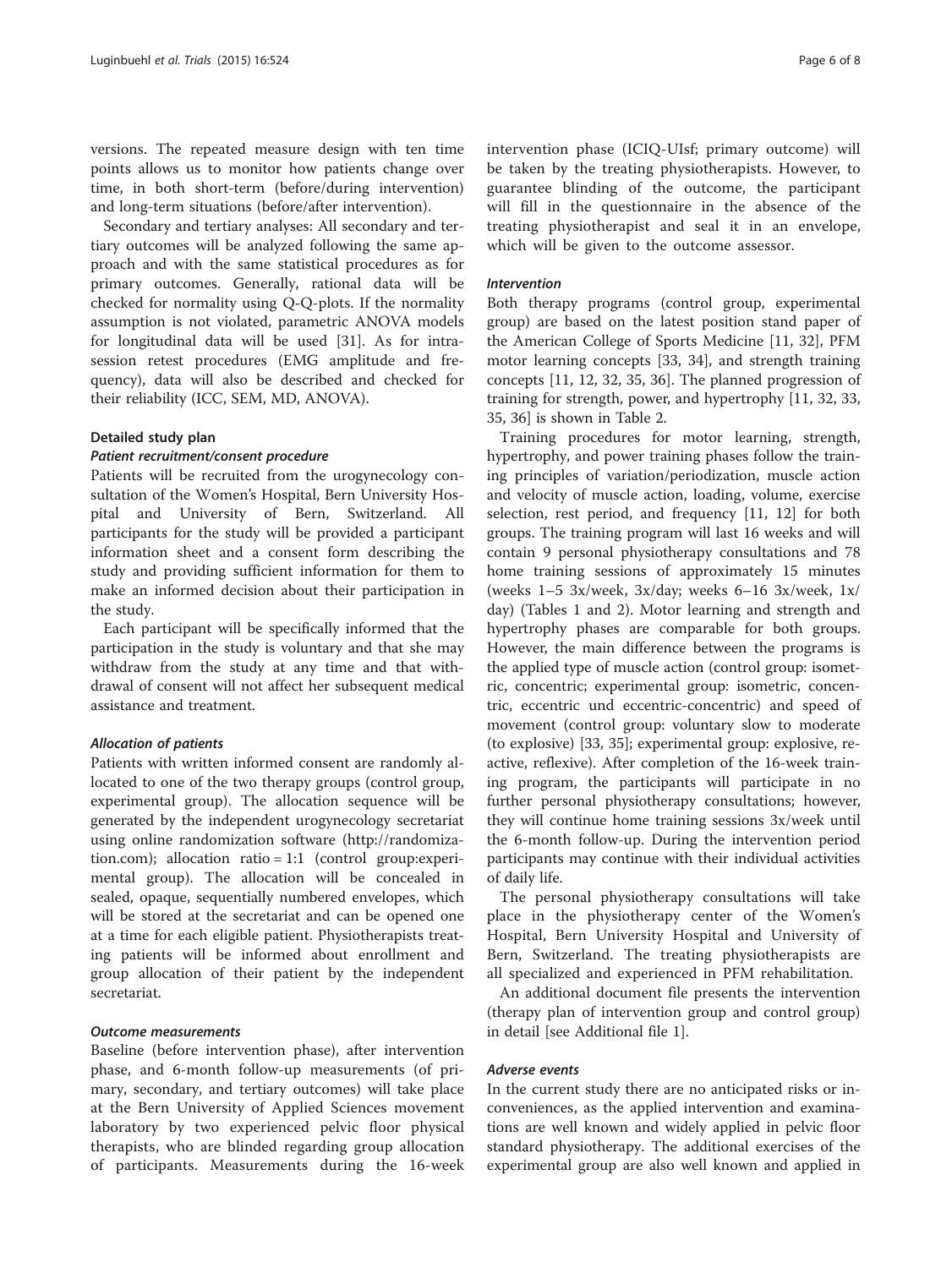| Week      | Experimental group             | Control group                  | Training frequency                               |
|-----------|--------------------------------|--------------------------------|--------------------------------------------------|
| $1 - 5$   | Motor learning + power         | Motor learning                 | 45 (plus 3 personal physiotherapy consultations) |
| $6 - 9$   | Strength + hypertrophy + power | Strength + hypertrophy         | 12 (plus 2 personal physiotherapy consultations) |
| $10 - 16$ | Power                          | Strength + hypertrophy + power | 21 (plus 4 personal physiotherapy consultations) |

Table 2 Time schedule and progression phases of training for motor learning, strength, hypertrophy, and power for experimental and control groups

physiotherapy; however, they have not yet been used with SUI patients.

All the women are asked during every personal physiotherapy and measurement consultation whether they experience any adverse effects.

#### Ethical approval

The present randomized controlled trial has been approved by the ethics committee of the Canton of Bern (reference number 249/14 on 12 November 2014). The original title of the study approved by the ethics committee of the Canton of Bern, Switzerland and the Swiss National Science Foundation was: "Stress urinary incontinence physiotherapy: study protocol for a randomized controlled trial with 6-month follow-up."

A summary flow chart is provided in Fig. 1 (CON-SORT study flow diagram).

## **Discussion**

SUI is increasingly recognized as a health and economic problem which not only troubles the affected women, but also implies a substantial economic burden on health and social services [37]. Physiotherapy, the firstline basic SUI therapy [8, 9], represents only a mere 2 % of total costs [38] and therefore seems to be good value for the money. As activities or efforts typically provoking SUI occur within milliseconds [39, 40], the focus of physiotherapy PFM training protocols on fast and reflexive contractions seems crucial for SUI patients. To the best of the authors' knowledge, the present study is the first one investigating a PFM protocol focusing on PFM reactivity, that is, investigating involuntary PFM contractions rather than concentrating exclusively on PFM voluntary contractions (standard physiotherapy). Should this newly developed PFM therapy protocol be shown successful, the clinical impact would be high and the application in clinical practice and therefore the benefit for SUI patients immediate. Additionally, the new therapy protocol promises to gain high acceptance by patients as it offers a higher suitability and practicability for daily use, because it has more dynamic whole body movement elements integrated than does standard SUI physiotherapy.

# Trial status

First patient randomized on 11 March 2015

Trial protocol and updates: see clinicaltrials.gov.

# Additional file

[Additional file 1:](dx.doi.org/10.1186/s13063-015-1051-0) Stress Urinary Incontinence Physiotherapy - Therapy Plan. (PDF 524 kb)

#### Abbreviations

ADS: software package "Analoge und digitale Signalverarbeitung"; ANOVA: analysis of variance; BMI: body mass index; CMJ: counter movement jump; DJ: drop jump; EMG: electromyography; ICC: intra-class correlation coefficient; ICIQ-LUTSqol: International Consultation on Incontinence Modular Questionnaire Urinary Incontinence Symptoms Quality of Life; ICIQ-UIsf: International Consultation on Incontinence Modular Questionnaire Urinary Incontinence (short form); MATLAB: Matrix Laboratory; MD: minimal difference; MVC: maximal voluntary contraction; PFM: pelvic floor muscles; RCT: randomized controlled trial; s: seconds; SEM: standard error of measurement; SJ: squat jump; SUI: stress urinary incontinence; VFC: voluntary fast contraction..

#### Competing interests

The authors declare that they have no competing interests.

#### Authors' contributions

LR and AK are responsible for this study. LR, HL, JPB, and AK conceived and developed the study design and drafted and revised the protocol. CL contributed to the study, especially regarding the development of the therapy protocols and is responsible for the physiotherapy interventions. LR and HL are responsible for data acquisition and analyses. HL is responsible for the coordination between the assessing gynecologists and their secretary, the physiotherapists, and the investigators. AK is responsible for patient recruitment. HL prepared the manuscript and is the corresponding author. All authors read and approved the final manuscript.

#### Acknowledgements

Funding: This study is funded by the Swiss National Science Foundation (SNSF; (320030\_153424/1). The granting organization Swiss National Science Foundation is not involved in the protocol and conduct of the present study.

Many thanks also to Jacqueline Buerki for proofreading the article.

#### Author details

<sup>1</sup> Bern University of Applied Sciences, Health, Discipline of Physiotherapy, Bern, Switzerland. <sup>2</sup>Vrije Universiteit Brussel, Faculty of Physical Education and Physiotherapy, Brussels, Belgium. <sup>3</sup>Department of Physiotherapy, Bern University Hospital and University of Bern, Bern, Switzerland. <sup>4</sup> Women's Hospital, Urogynaecology, Bern University Hospital and University of Bern, Bern, Switzerland.

#### Received: 20 January 2015 Accepted: 11 November 2015 Published online: 17 November 2015

#### References

- 1. Markland AD, Richter HE, Fwu CW, Eggers P, Kusek JW. Prevalence and trends of urinary incontinence in adults in the United States, 2001 to 2008. J Urol. 2011;186(2):589–93.
- 2. Haylen BT, de Ridder D, Freeman RM, Swift SE, Berghmans B, Lee J, et al. An International Urogynecological Association (IUGA)/International Continence